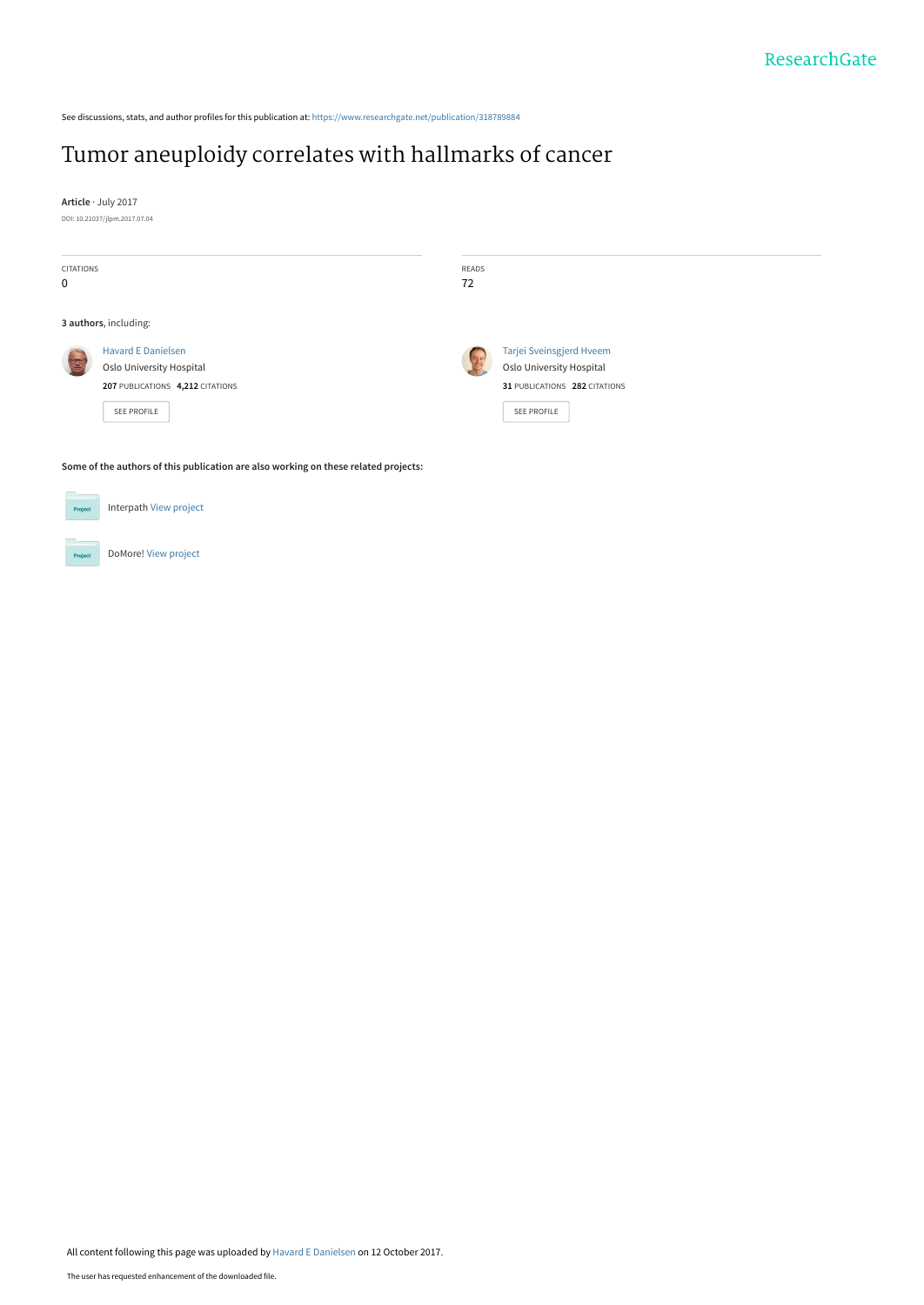## Tumor aneuploidy correlates with hallmarks of cancer

### Håvard E. Danielsen<sup>1,2,3,4</sup>, Tarjei S. Hveem<sup>1,3</sup>, Knut Liestøl<sup>2,3</sup>

<sup>1</sup>Institute for Cancer Genetics and Informatics, Oslo University Hospital, Oslo, Norway; <sup>2</sup>Department of Informatics, <sup>3</sup>Centre for Cancer Biomedicine, University of Oslo, Oslo, Norway; <sup>4</sup>Nuffield Division of Clinical Laboratory Sciences, University of Oxford, Oxford, UK *Correspondence to:* Håvard E. Danielsen. Institute for Cancer Genetics and Informatics, Oslo University Hospital, Oslo, Norway. Email: hdaniels@ labmed.uio.no.

*Provenance:* This is a Guest Editorial commissioned by the Section Editor Fang Wang (Department of Laboratory Medicine, the First Affiliated Hospital of Nanjing Medical University, Nanjing, China).

*Comment on:* Davoli T, Uno H, Wooten EC, et al. Tumor aneuploidy correlates with markers of immune evasion and with reduced response to immunotherapy. Science 2017;355(6322).

Received: 20 June 2017; Accepted: 02 July 2017; Published: 31 July 2017. doi: 10.21037/jlpm.2017.07.04 **View this article at:** http://dx.doi.org/10.21037/jlpm.2017.07.04

Abnormalities of cellular DNA content have long been associated with tumorigenesis. Such abnormalities were originally implicated in cancer development over 100 years ago by German biologist Boveri (1), and during the last years it has become clear that cellular aneuploidy is a driving force in the process of carcinogenesis. One of the major works demonstrating this was published by Davoli *et al.* in 2013 (2), and in a recent work (3), Davoli *et al.* illuminate this further by showing that tumor aneuploidy correlates with hallmarks of cancer.

Caspersson (4) was the first author to demonstrate an objective *in situ* quantification of DNA. He used stoichiometric DNA staining to enable quantitative measurement of the DNA content of individual cell nuclei in a cell sample, and his DNA-content histogram method continues to be used as the accepted approach to describe the population frequencies of nuclei containing different quantities of DNA in the context of the cell cycle of diploid cells (the modern versions of this method are flow cytometry and image cytometry). Since the 1960s, karyotyping has allowed for ploidy determination as well as the detailed chromosome analysis of cells in metaphase after *in vitro* culture of tissue samples. The resolution of copy number detections increased greatly with newer methods such as arrays and sequencing, but the main downside of this higher resolution was that copy number was no longer obtained per cancer cell, but rather as a relative number compared to a reference state.

However, this changed with the introduction of computational methods that estimate tumor purity (fraction of abnormal *vs.* normal cells in the sample) and malignant cell ploidy directly from analysis of somatic DNA alterations. In particular, in 2012, the ABSOLUTE method was introduced (5). This method allows the use of additional information from pre-computed statistical models of recurrence cancer karyotypes and somatic point mutations.

The study by Davoli *et al.* presented in Science earlier this year (3) utilizes this ABSOLUTE method while addressing the complex interplay between distinct types of copy number alterations and cell proliferation and immune evasion, two hallmarks of cancer. While certain focal aberrations, such as a deletion leaving a single mutated allele of a tumor suppressor, may be identified as likely driver events in tumor development, the relation between chromosomal instability and the hallmarks of cancers is, in general, far from being well understood. Several factors contribute to the challenges of studying aneuploidy and its effects. Gains and losses typically affect large numbers of potentially influential genes, aberrations interact with mutations in their effects on tumor development and intratumor heterogeneity may add substantially to the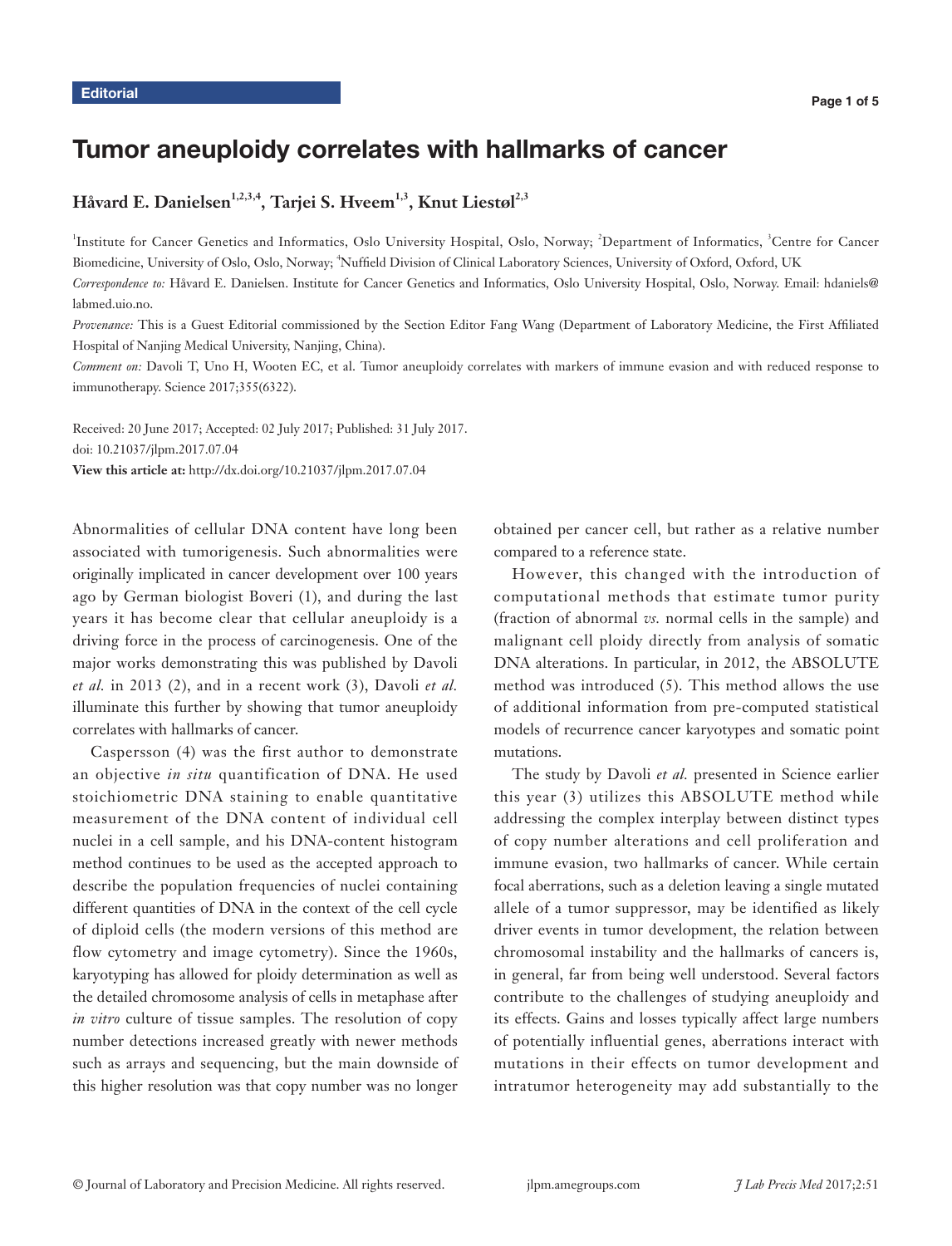#### **Page 2 of 5 Journal of Laboratory and Precision Medicine, 2017**

complexity. Moreover, tumor samples are typically analyzed at a fairly late stage in tumor development, and gains or losses that act as driver events are potentially accompanied by large numbers of passenger alterations. Finally, the commonly observed event of genome doubling may, in itself, have limited effects on cell vitality, but is likely to contribute substantially to subsequent instability and clonal evolution by allowing aberrations to occur in ways that maintain wildtype alleles, which protect the cell from apoptosis.

The article by Davoli *et al.* brings us one step closer to understanding how different forms of tumor aneuploidy relates to cancer development. Their analyses are based on 5,255 tumor/normal samples from 12 cancer types retrieved from the Cancer Genome Atlas project. The analyses focus on two hallmarks of cancer: increased cell proliferation and immune evasion. Since aberrations may either be focal, only affecting few genes, or include whole arms/chromosomes (or even the complete genome), Davoli *et al.* relates their findings on immune evasion and proliferation to these main types of aneuploidy. Moreover, they address the important interplay between aberrations and mutations.

The use of data from 12 cancer types from the Cancer Genome Project ensures a firm statistical basis for conclusions and enables Davoli *et al.* to address questions on the generality of the relations revealed. There are certain costs of using such large data sets collected internationally in terms of lack of detailed knowledge of the data and also in terms of the possibility for the investigators to adapt the data collection process to specific biological challenges. However, given that data on aberrations are noisy and for the purpose of revealing to what extent effects are general or cancer type specific, the use of such large data sets will often be vital.

Davoli *et al.* first examine the relation between aberration level and other genetic features of cancer, particularly mutations. The relation between mutations and copy number alterations appears clearly cancer type dependent. For 8 of the 12 examined cancer types, the correlation is positive, although only strong for breast cancer. Significantly negative correlation was only seen for colorectal cancer and endometrial carcinoma. Interestingly, in these two latter cases the negative correlation is caused by a limited number of "hypermutated" cases with a roughly tenfold increase in number of mutations compared

to the rest of the tumors. Davoli *et al.* also examines the relation between aneuploidy and mutations in specific genes known as potential cancer drivers, and e.g., show that genes involved in the DNA damage response pathway were clearly positively correlated to the level of copy number changes.

Davoli *et al.* convincingly demonstrate that high levels of copy number changes are correlated to an increased proliferation rate, as revealed by elevated expression of cell cycle and cell proliferation markers. This relation is seen both in the pan-cancer analysis and for all cancer types except colorectal cancer. Sustained proliferation was especially connected to focal aberrations, although also seen for copy number changes at arm/chromosome level. A connection to focal aberrations indicates a mechanism related to the action of specific genes targeted by these aberrations. It should be pointed out that the relation between aberration level and proliferation is a statistical one, there are substantial numbers of tumors with high aberration level without increased level of proliferation markers. However, this is to be expected if specific genes are involved, given that in many of the examined samples there may be large numbers of passenger aberrations not affecting these vital genes.

Much of the detailed analysis carried out by Davoli *et al.* relates to immune evasion. This is rational, given that such information may potentially be used to improve immune checkpoint blockade, which is a promising therapy for certain cancer types. In statistical terms, there was a strong relation between aberration level and down-regulation of gene expression signatures associated with the immune system. Notably, markers expressed by CD8<sup>+</sup> cells and NK cells were markedly reduced in tumors with high levels of copy number alterations. The relation was observed both in the pan-cancer analysis and also for all cancer types with the unsurprising exception of brain tumors. Davoli *et al.* found that immune evasion seemed especially related to copy number changes at the arm/chromosome level, and from this they conclude that the observations on immune evasion are consistent with a mechanism related to imbalance in gene dosage rather than the action of specific genes.

To address the potential clinical relevance of the findings on immune evasion, Davoli *et al.* further analyze data from two published clinical trials of immunotherapy (CTLA-4 blockade) in melanoma patients. High levels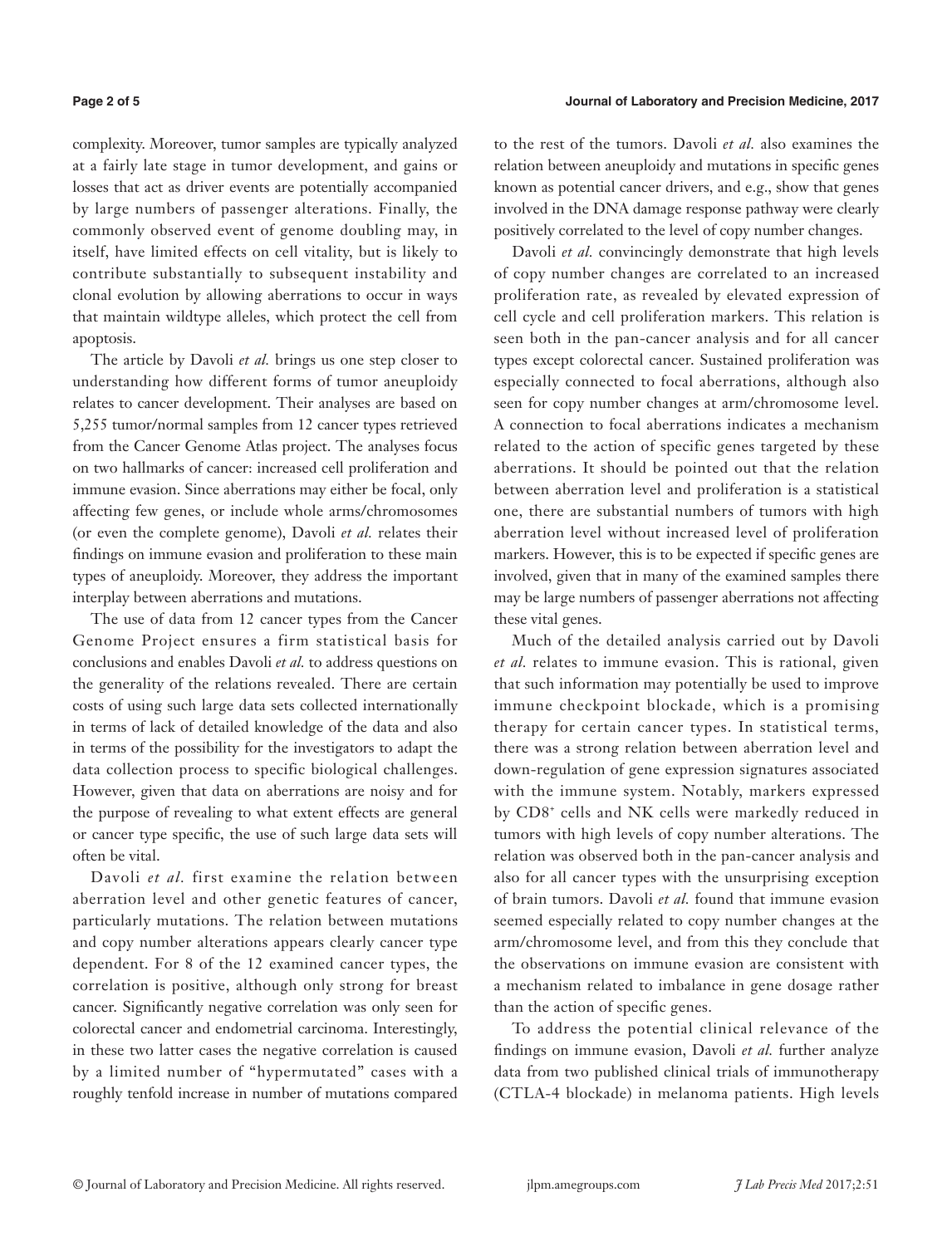of copy number alterations were associated with a poorer prognosis, with roughly a doubling of the hazard ratio for those with aberration level above the median compared to those below. Similar relations between high number of copy number changes and poor survival have also been seen in other studies (6-8), although not consistently (9,10). The lack of consistency is perhaps not surprising, since while copy number changes selected for in the cancer evolution process must be expected to confer growth advantage, disordered genomic organization will in general often decrease viability by inducing defects in the mitotic process, for instance by affecting chromosomal segregation or spindle assembly. Davoli *et al.* also examined the effect of the level of mutations on survival; this relation was less convincing, but strong enough to suggest that a combination of aberration and mutation level might provide a useful biomarker for prediction of survival following the immunotherapy.

The methods used by Davoli *et al.* include estimation of "tumor purity" as a step in the determination of calls for copy number changes. The ABSOLUTE method is used for most cancer types (otherwise pathology reports are utilized). Such methods necessarily depend on sets of assumptions, and the study of Davoli *et al.* among others depends on an assumed average ploidy of solid tumors of 3N derived from data in the Mitelman database. Such estimates may be questioned, as karyotype analysis is carried out on only those cells that happen to divide *in vitro*, and the possible inaccuracies or simplifications implied by the assumptions add to the noise level in the analysis. However, as we assess it, these methodological challenges probably have a limited effect in terms of inducing systematic bias in the study of Davoli *et al.*, and thus do not challenge the main conclusions on proliferation and immune evasion.

However, although not directly related to the primary questions addressed by Davoli *et al.*, one may question whether the use of the term "tumor purity" is suitable when communicating tumor biology. A tumor is a biological entity evolving through the complex interplay between the genetically altered and the genetically normal cells, the supportive tissue including blood vessels and the opposing forces from the immune system. The expression "tumor purity" restricts the term "tumor"

to only the genetically altered malignant cells, focusing on a restricted part of the evolving biological entity. Modern biotechnology provides detailed views into the genomic part of tumor development—and by doing this obviously provides extremely relevant information—but it is important to prevent this leading towards a neglect of a system level understanding of tumor development. In this context, and in relation to the general discussion on copy number alterations in tumors, it may be important to have an appropriate picture of the level of aneuploidy typically observed in tumor samples from different cancer types. Therefore we have calculated DNA content histograms from a large number of tumor samples from prostate cancer, colorectal cancer, lung cancer and endometrial cancer to illustrate the proportions of aneuploid and diploid tumor cells within tumors as well as to illustrate the differences between cancer types (*Figure 1*). DNA content is estimated from cell suspensions of isolated cell nuclei prepared from formalin fixed and paraffin embedded tissue specimens and assessed with image cytometry (12). A histogram of DNA content estimates is used to illustrate the result. With the exception of lung cancer (biopsies), these samples are analyzed from tumor regions microdissected by pathologist with emphasis on optimizing the number of epithelial cancer cells. The frequency of cell populations with gross genomic aberrations differs significantly between cancer types. While most colorectal cancers have cell populations with a non-diploid DNA content, this is far less common in prostate cancers. For all the illustrated cancer types, however, the majority of cells in the cancer have a diploid DNA content (average proportion: 69%), underlining the importance of cell populations without gross genomic aberrations.

Theodor Boveri was remarkably accurate in his predictions about chromosomal instability as a key hallmark of cancer 100 years ago. Despite the early awareness of the importance of aneuploidy in cancer and numerous studies demonstrating the prognostic relevance, only limited knowledge has been gained about the relationships between aneuploidy and other key properties of carcinogenesis. The study by Davoli *et al.* is an important contribution and indicates one of the main directions of this research field in the time to come.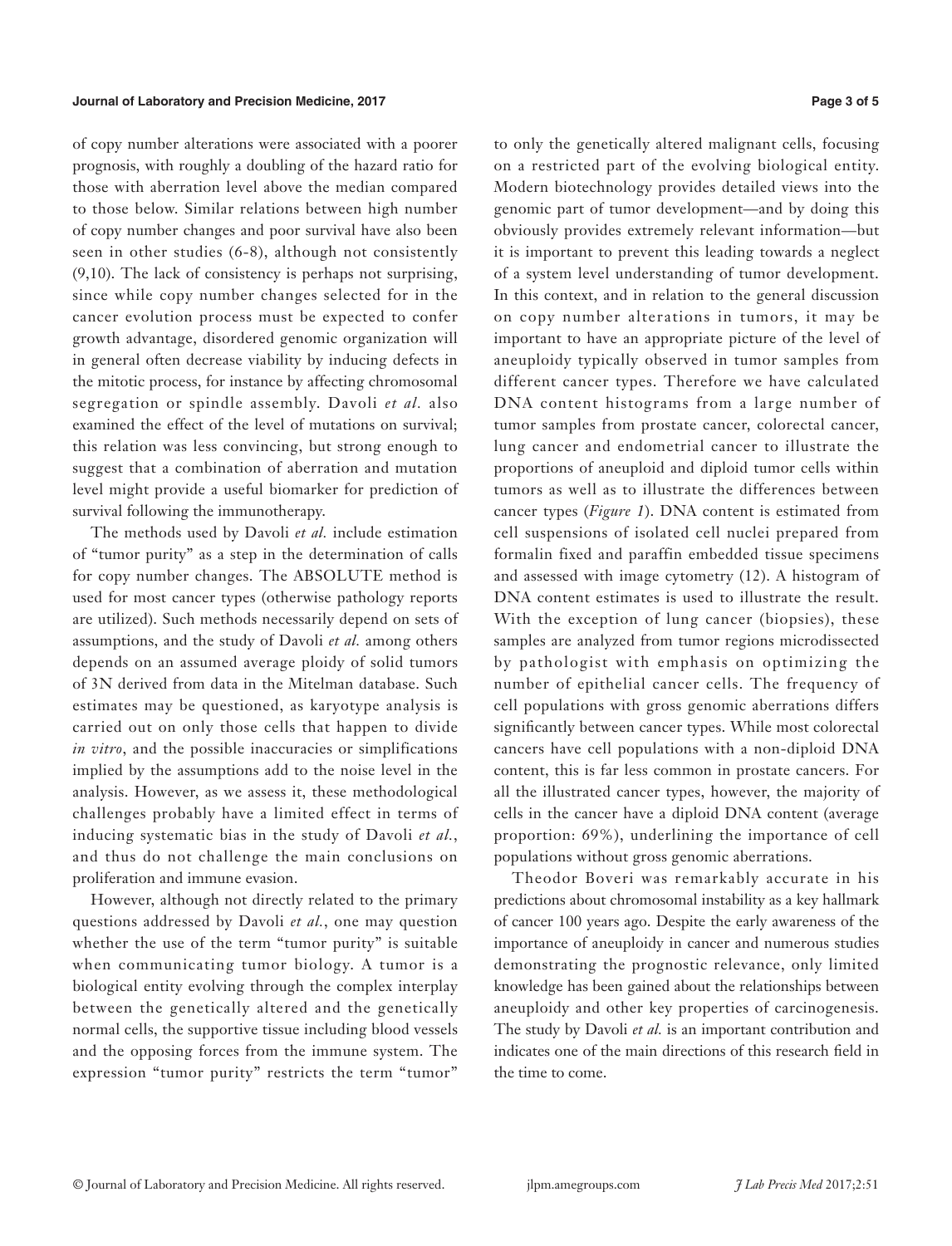

**Figure 1** Accumulated DNA content histograms of tumor samples from four different cancer types. Individual DNA content histograms are normalized as described in (11) and histogram elements are normalized within each sample and across all samples within the same cancer type to achieve equal contribution from each sample and a resulting histogram where the elements sum to one. The most distinct histogram peaks correspond to diploid cell populations. The figures show the total DNA content distribution and zoomed in figures for each cancer type, illustrating the non-diploid cell populations from (A) 1,061 prostate cancer samples, (B) 1,099 colorectal cancer samples, (C) 293 lung cancer samples and (D) 791 endometrial cancer samples.

#### Acknowledgements

None.

#### Footnote

*Conflicts of Interest:* The authors have no conflicts of interest to declare.

#### **References**

1. Boveri T. Concerning the Origin of Malignant Tumours

by Theodor Boveri. Translated and annotated by Henry Harris. J Cell Sci 2008;121:1-84.

- 2. Davoli T, Xu AW, Mengwasser KE, et al. Cumulative haploinsufficiency and triplosensitivity drive aneuploidy patterns and shape the cancer genome. Cell 2013;155:948-62.
- 3. Davoli T, Uno H, Wooten EC, et al. Tumor aneuploidy correlates with markers of immune evasion and with reduced response to immunotherapy. Science 2017;355(6322).
- 4. Caspersson TO. History of the development of